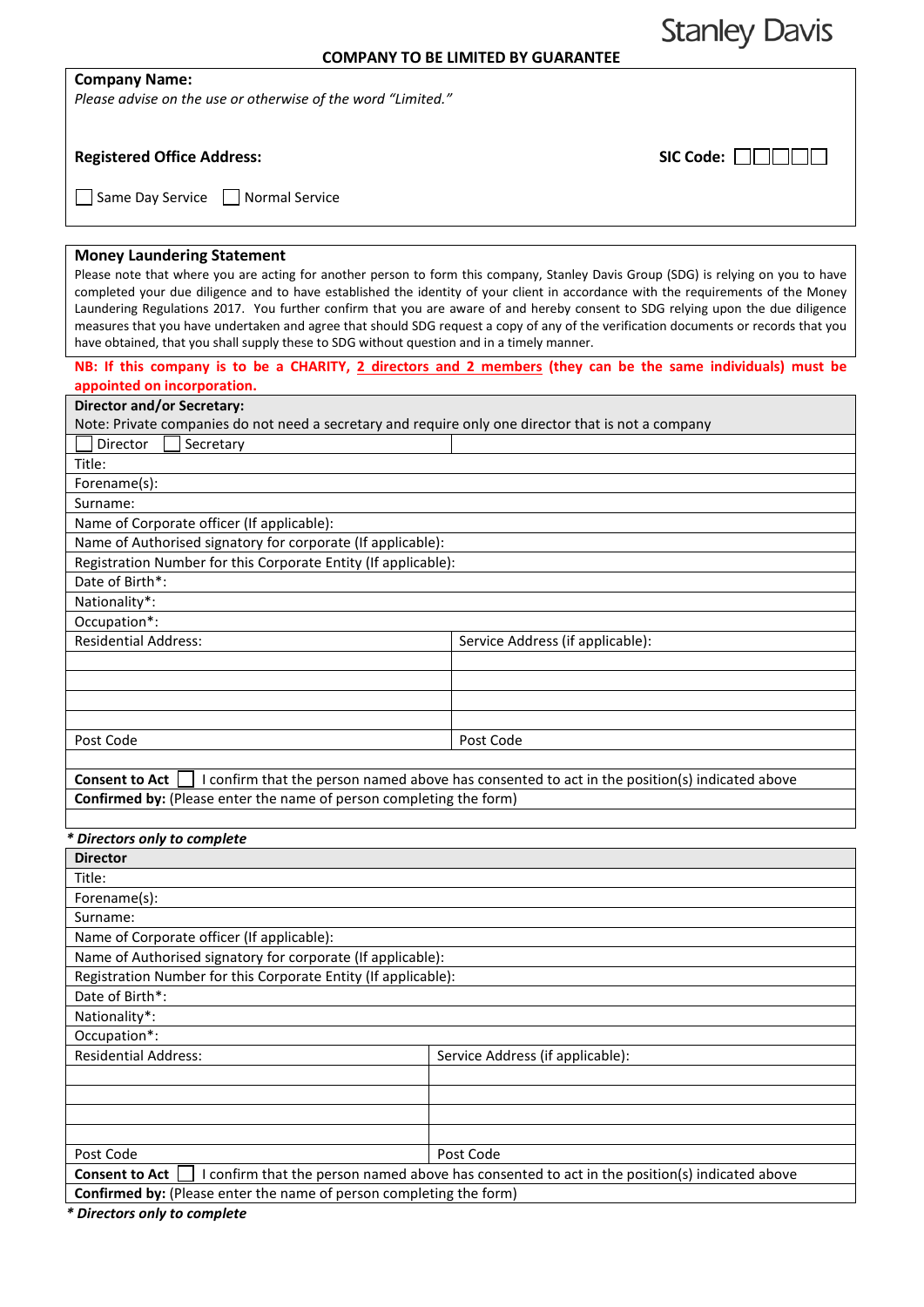| <b>Director</b>                                                                                                        |           |  |
|------------------------------------------------------------------------------------------------------------------------|-----------|--|
| Title:                                                                                                                 |           |  |
| Forename(s):                                                                                                           |           |  |
| Surname:                                                                                                               |           |  |
| Name of Corporate officer (If applicable):                                                                             |           |  |
| Name of Authorised signatory for corporate (If applicable):                                                            |           |  |
| Registration Number for this Corporate Entity (If applicable):                                                         |           |  |
| Date of Birth*:                                                                                                        |           |  |
| Nationality*:                                                                                                          |           |  |
| Occupation*:                                                                                                           |           |  |
| <b>Residential Address:</b><br>Service Address (if applicable):                                                        |           |  |
|                                                                                                                        |           |  |
|                                                                                                                        |           |  |
|                                                                                                                        |           |  |
|                                                                                                                        |           |  |
| Post Code                                                                                                              | Post Code |  |
|                                                                                                                        |           |  |
| <b>Consent to Act</b><br>I confirm that the person named above has consented to act in the position(s) indicated above |           |  |
| <b>Confirmed by:</b> (Please enter the name of person completing the form)                                             |           |  |
|                                                                                                                        |           |  |

*\* Directors only to complete*

| <b>Member/Guarantor:</b>                                     |  |  |
|--------------------------------------------------------------|--|--|
| Title:                                                       |  |  |
| Forename(s):                                                 |  |  |
| Surname:                                                     |  |  |
| Date of Birth*:                                              |  |  |
| Nationality*:                                                |  |  |
| Name of Corporate officer (If applicable):                   |  |  |
| Name of Authorised signatory for corporate (If applicable):  |  |  |
| <b>Residential/Service Address:</b>                          |  |  |
|                                                              |  |  |
|                                                              |  |  |
|                                                              |  |  |
|                                                              |  |  |
| Post Code                                                    |  |  |
|                                                              |  |  |
| Personal Authentication Details (Please complete any three): |  |  |
| The first 3 letters of town of birth:                        |  |  |
| The last three digits of telephone number:                   |  |  |
| Last 3 characters of NI number:                              |  |  |
| The last three digits of passport number                     |  |  |
| The first three letters of mother's maiden name              |  |  |
| The first three letters of eye colour                        |  |  |
| The first three letters of father's first forename           |  |  |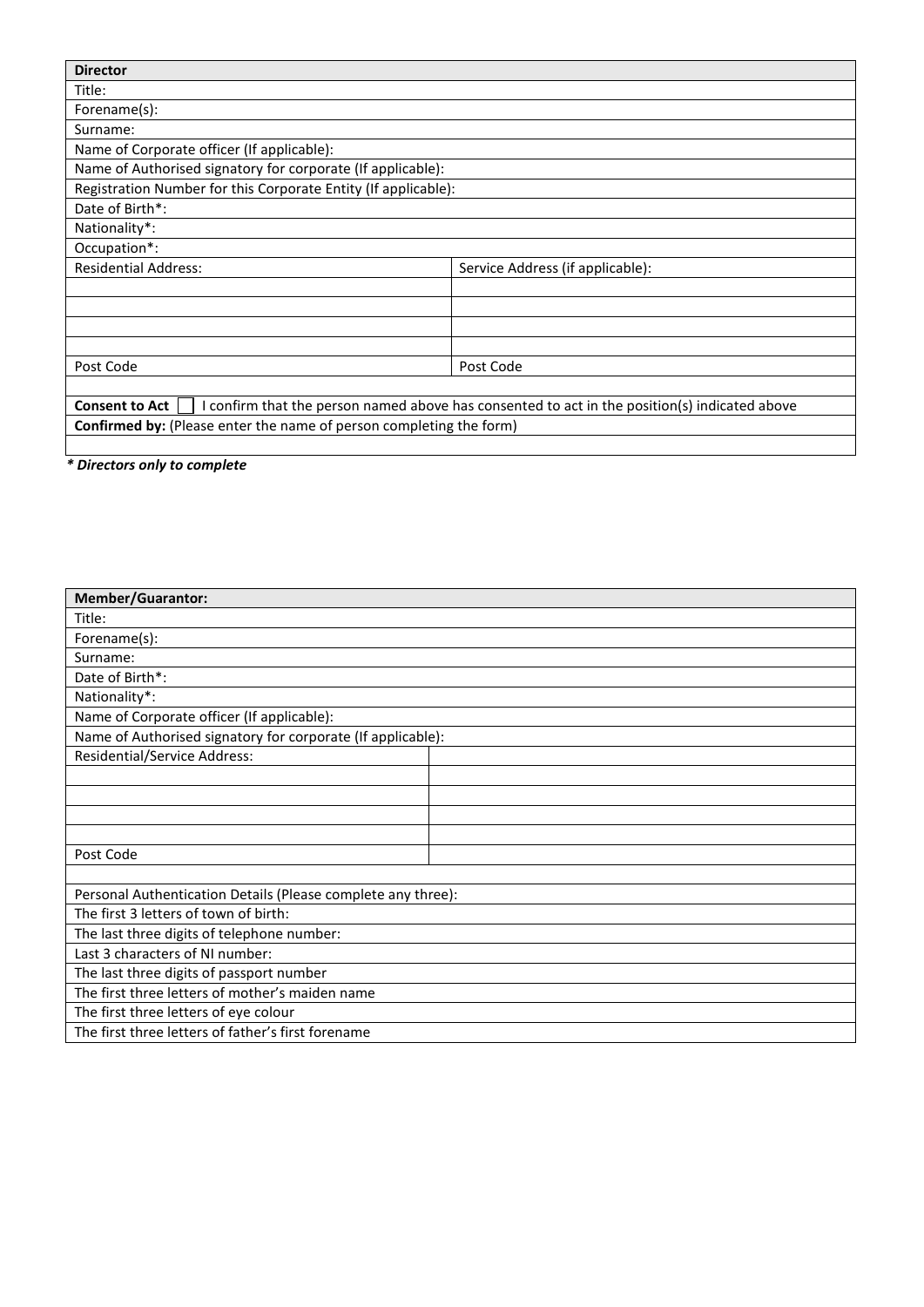| <b>Member/Guarantor:</b>                                     |  |  |
|--------------------------------------------------------------|--|--|
| Title:                                                       |  |  |
| Forename(s):                                                 |  |  |
| Surname:                                                     |  |  |
| Date of Birth*:                                              |  |  |
| Nationality*:                                                |  |  |
|                                                              |  |  |
| Name of Corporate officer (If applicable):                   |  |  |
| Name of Authorised signatory for corporate (If applicable):  |  |  |
| Residential/Service Address:                                 |  |  |
|                                                              |  |  |
|                                                              |  |  |
|                                                              |  |  |
|                                                              |  |  |
| Post Code                                                    |  |  |
|                                                              |  |  |
| Personal Authentication Details (Please complete any three): |  |  |
| The first 3 letters of town of birth:                        |  |  |
| The last three digits of telephone number:                   |  |  |
| Last 3 characters of NI number:                              |  |  |
| The last three digits of passport number                     |  |  |
| The first three letters of mother's maiden name              |  |  |
| The first three letters of eye colour                        |  |  |
| The first three letters of father's first forename           |  |  |

| <b>Member/Guarantor:</b>                                     |  |  |
|--------------------------------------------------------------|--|--|
| Title:                                                       |  |  |
| Forename(s):                                                 |  |  |
| Surname:                                                     |  |  |
| Date of Birth*:                                              |  |  |
| Nationality*:                                                |  |  |
| Name of Corporate officer (If applicable):                   |  |  |
| Name of Authorised signatory for corporate (If applicable):  |  |  |
| Residential/Service Address:                                 |  |  |
|                                                              |  |  |
|                                                              |  |  |
|                                                              |  |  |
|                                                              |  |  |
| Post Code                                                    |  |  |
|                                                              |  |  |
| Personal Authentication Details (Please complete any three): |  |  |
| The first 3 letters of town of birth:                        |  |  |
| The last three digits of telephone number:                   |  |  |
| Last 3 characters of NI number:                              |  |  |
| The last three digits of passport number                     |  |  |
| The first three letters of mother's maiden name              |  |  |
| The first three letters of eye colour                        |  |  |
| The first three letters of father's first forename           |  |  |